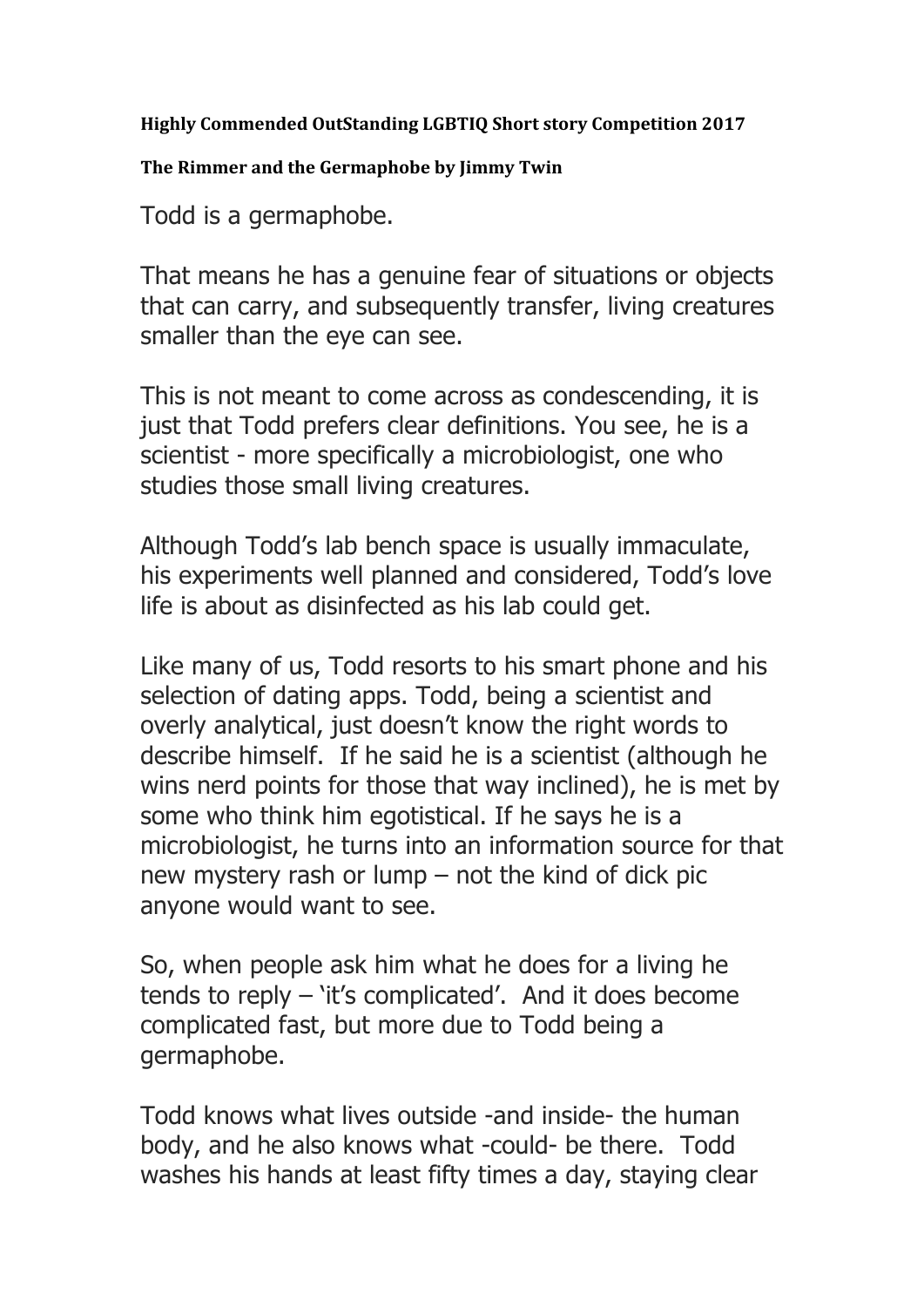of certain takeaway foods and ice in his drinks. When it comes to sex, it becomes complicated. Sex can be dirty.

When asked if he is a top or bottom, Todd will flinch, as both options can lead to a microbiological disaster.

And then one day when Todd thought his love life was like a sterile petri dish, he met Jason. The rimmer.

Todd of course did not know this tiny fact at first. They met for coffee, and just had coffee. They met again to see a movie, then dinner, then drinks, which led to Todd's apartment and a shower before sex.

In the shower, while scrubbing Todd's back, Jason started to nibble at the nape of his neck. Groaning with satisfaction, Jason made his way down Todd's back and was soon on his knees spreading Todd's cheeks.

"What the hell do you think you are doing!?!" Todd screeched.

"Oh, I am so sorry!" was Jason's frantic reply, "I just thought, because we were clean…"

"Oh Jason…" was Todd's sincere yet still horrified reply, "we can never be -that- clean!"

And so, the brief romance was over, so much that Todd thought.

The next day he did receive an apology, followed by another the next day, and the day after that. Todd was not a prick and did reply, politely but unsure and uneasy to why Jason was still so keen. Todd stuffed things up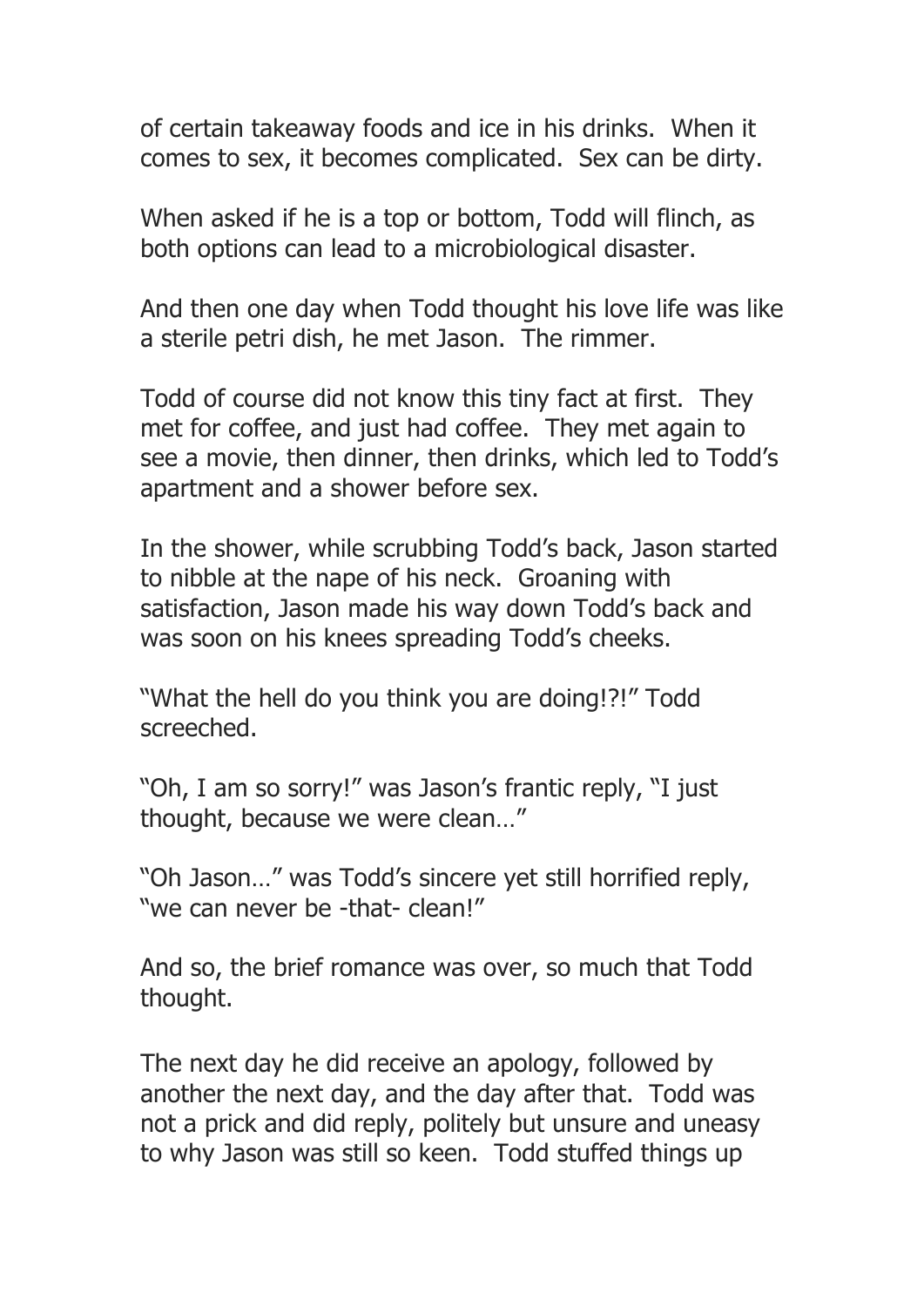once again, with his germaphobic nature that threatened to dominate his life forever.

Todd explained to Jason his germaphobia and Jason just apologised again for moving too fast.

Too fast? Todd thought, having his arse eaten was near the bottom of all things he thought he would -ever- do.

Yet Jason was insistent for another date, and Todd, giving again his warning of overt cleanliness, agreed.

They met up for drinks and the sparks again flew. They were soon swimming in each other's eyes, tasting each other's lips and on their way, this time to Jason's place.

Upon opening the door, Jason pulled a blindfold out of his pocket.

"Put this on" Jason said with a smirk, "I ensure you it is clean!"

Todd laughed, albeit uncomfortably with desire convincing him to obey Jason.

Jason led him into his apartment and once a few steps in he embraced Todd briefly and said "Ok, you can open your eyes now!"

Todd let out an audible gasp as he surveyed the room. It was a studio apartment and before him was Jason's bed. A plastic sheet ran its length with all pillows and blankets gone. Jason's bedside tables looked a lot like Todd's lab bench – there were gloves, all manner of cleaning products and disinfectants, including bleach. Jason clearly had fun with this.